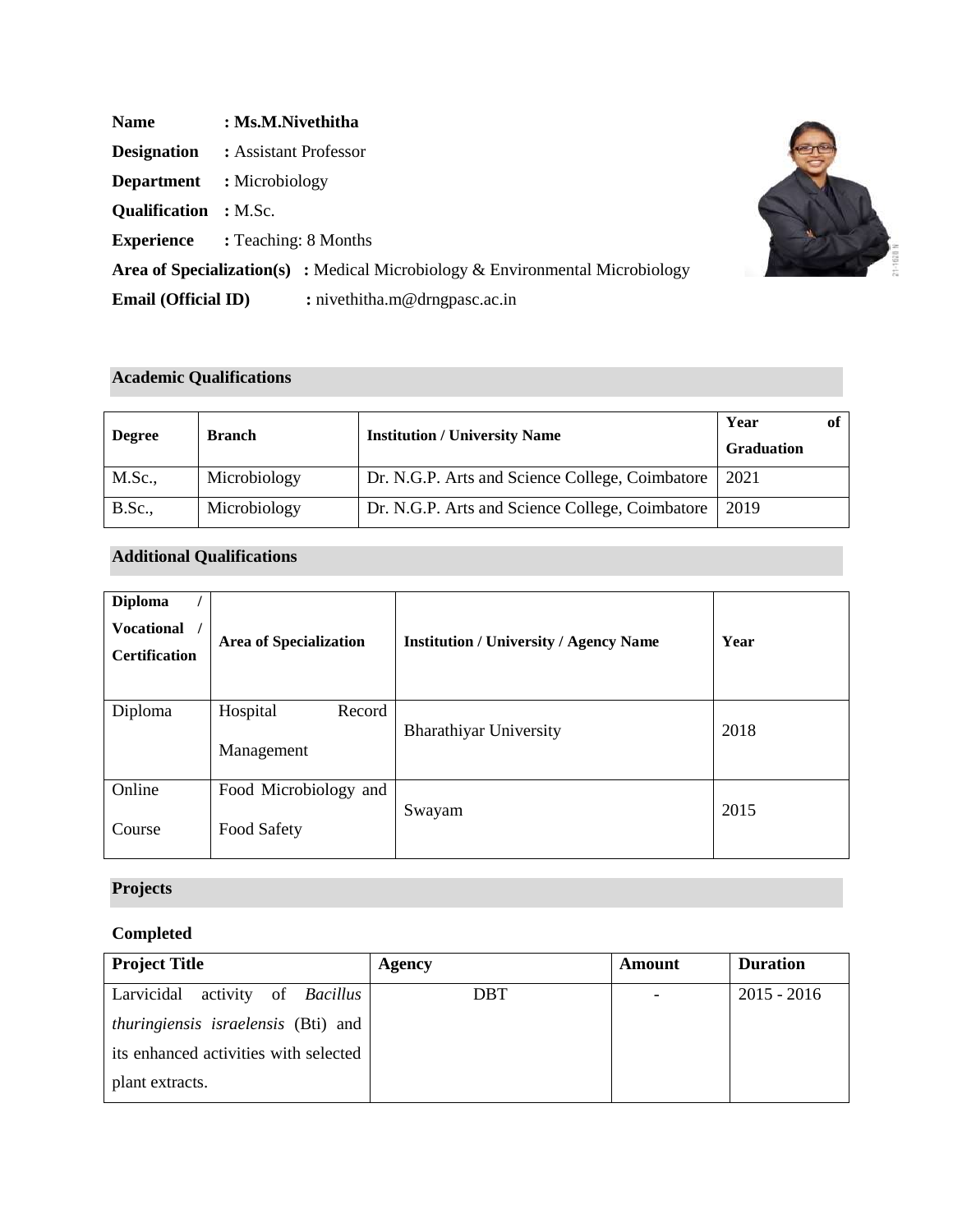| Synthesis of<br>Silver<br>Green        | <b>DBT</b> | 2020-2021 |
|----------------------------------------|------------|-----------|
| Nanoparticles using<br><i>Zingiber</i> |            |           |
| officinale Rhizome Extract and its     |            |           |
| Application on Diabetic Foot Ulcer.    |            |           |
| Synthesis of Silver Nanoparticles      | <b>DBT</b> | 2020-2021 |
| Using Leaf Extract of Tridex           |            |           |
| <i>procumbens</i> and Analysis of its  |            |           |
| Activity against Skin Infection        |            |           |
| Causing Bacteria.                      |            |           |

### **Research Publications (Indexed)**

### **International**

- Mayurika.N, **Nivethitha.M**, E.Kumaran , Larvicidal activity of *Bacillus thuringiensis* (Bti) and it's enhanced activities with selected aqueous plant extracts. **International journal of Research and Analytical Reviews (IJRAR),** Volume 6 Issue 2 May 2019, E- ISSN 2348- 1269, P- ISSN 2349-5138.,(Indexed in UGC).
- **Nivethitha.M,** Ramachandran A.M, Green Synthesis of Silver Nanoparticles Using *Zingiber officinale* Rhizome Extract and it's Application on Diabetic Foot Ulcer. **International journal of Creative Research Thoughts (IJCRT),** Volume 9, Issue 7,26 July 2021, ISSN: 2320-2882., DOI.,(indexed in Google Scholar.

## **Other Publications: International / National Journals**

• Praveen.R, Ramachandran.A.M, **Nivethitha.M,** Synthesis of Silver Nanoparticles Using Leaf Extract of *Tridex procumbens* and Analysis of its Activity against Skin Infection Causing Bacteria. **Strand Research** Volume 8, Issue 9,2021, September ISSN: 0039-2049. DOI ( indexed in UGC)

## **Presentations in Conference**

'Lichens', 15<sup>th</sup> Annual National Level Conference on " Microbes Across Boundaries (MAB-**2017) Bridging Innovation in the field of Microbiology Through Interdisciplinary Approach**" Organized by Department of Microbiology and Indian Association of Applied Microbiologists (IAAM), Vivekanandha College of Arts and Science for Women, Trichengode, Nammakal, 2017.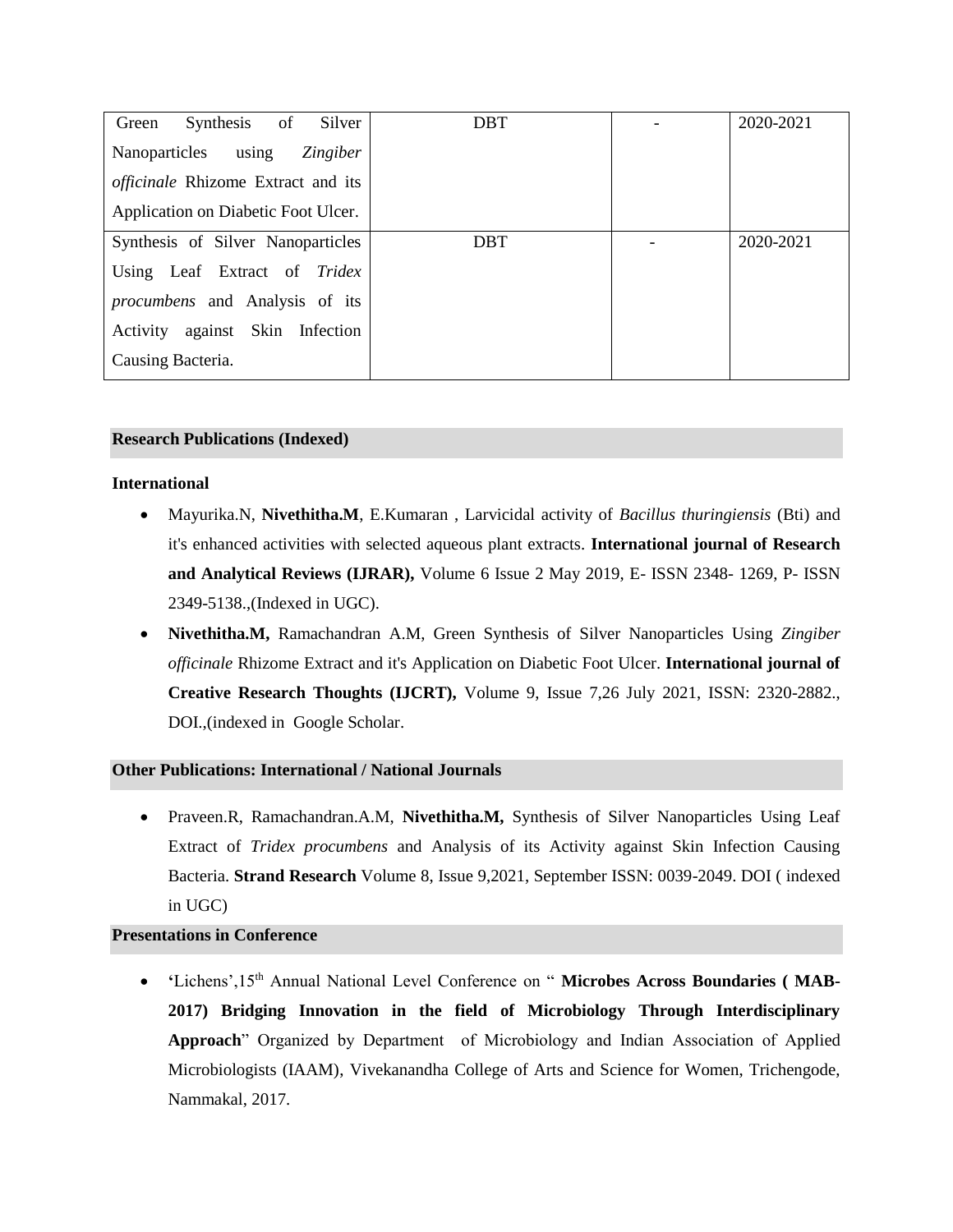- 'Lichen Mediated Green Synthesized Silver Nanoparticles Coated with Filter Paper For Drinking Water Purification', DBT Sponsored 16<sup>th</sup> National Conference Of Indian Association of Applied Microbiologists (IAAM), "**Human Microbiome in Personal Medicine –Bridging Humans and Microbes for Future Sustainability",** Organized by Division of Molecular Biology, Faculty of Life Sciences, JSS AHER, Mysuru,27&28-Sep-18,Won First Place.
- 'Lichen Mediated Green Synthesized Silver Nanoparticles Coated with Filter Paper For Drinking Water Purification',**National Conference on Futuristic Intricate Stratagems in Computational Genomics CGEN-2019**.Sponsored by DBT, Organized by Department of Botany and Bioinformatics, Nirmala College for Women Cbe,24&25-Jan-19. ,Won Second Place.
- 'Heavy Metal Accumulation in Lichens Collected From Nilgiris, Tamilnadu and Evaluation of Cytotoxic Activity of Lichen Extract on Hela Cell Line', **National Conference on Unearth the New Frontiers in Life Sciences (NCUFS '19), Sri Krishna Arts and Science College, Cbe, 11-**Feb-19.
- **'** Larvicidal activity of *Bacillus thuringiensis israelensis* (Bti) and its enhanced activities with selected plant extracts'. **National Conference on Futuristic Approach in Transformation of Biosciences Research ( FATBR-2020),** Organized under DBT- STAR College Scheme, Department of Biochemistry, Biotechnology, Microbiology, Food Science and Nutrition and Clinical Lab Technology, Dr.N.G.P Arts and Science College, Coimbatore, 6&7-Mar-20, Won Third Place.

## **Participation in Conference**

#### **National**

- '**Effects of Demonetization in Indian Economy', Panel Discussion with Corporate Leaders**, Department of Commerce Finance, Dr. N. G. P Arts and Science College, Coimbatore,16-Dec-16.
- **National Symposium on Graduate Research-20.(NSGR-20),** Department of Biochemistry, Microbiology, Biotechnology under DBT Star Scheme, 21&22-Feb-20..

#### **Participation in Seminars**

• 'Isolation and Identification of Amylase Producing *Bacillus subtilis* from Kitchen Waste and study of Mutagenic Activity'**, 'National Seminar on the Novel Microbial Technologies for**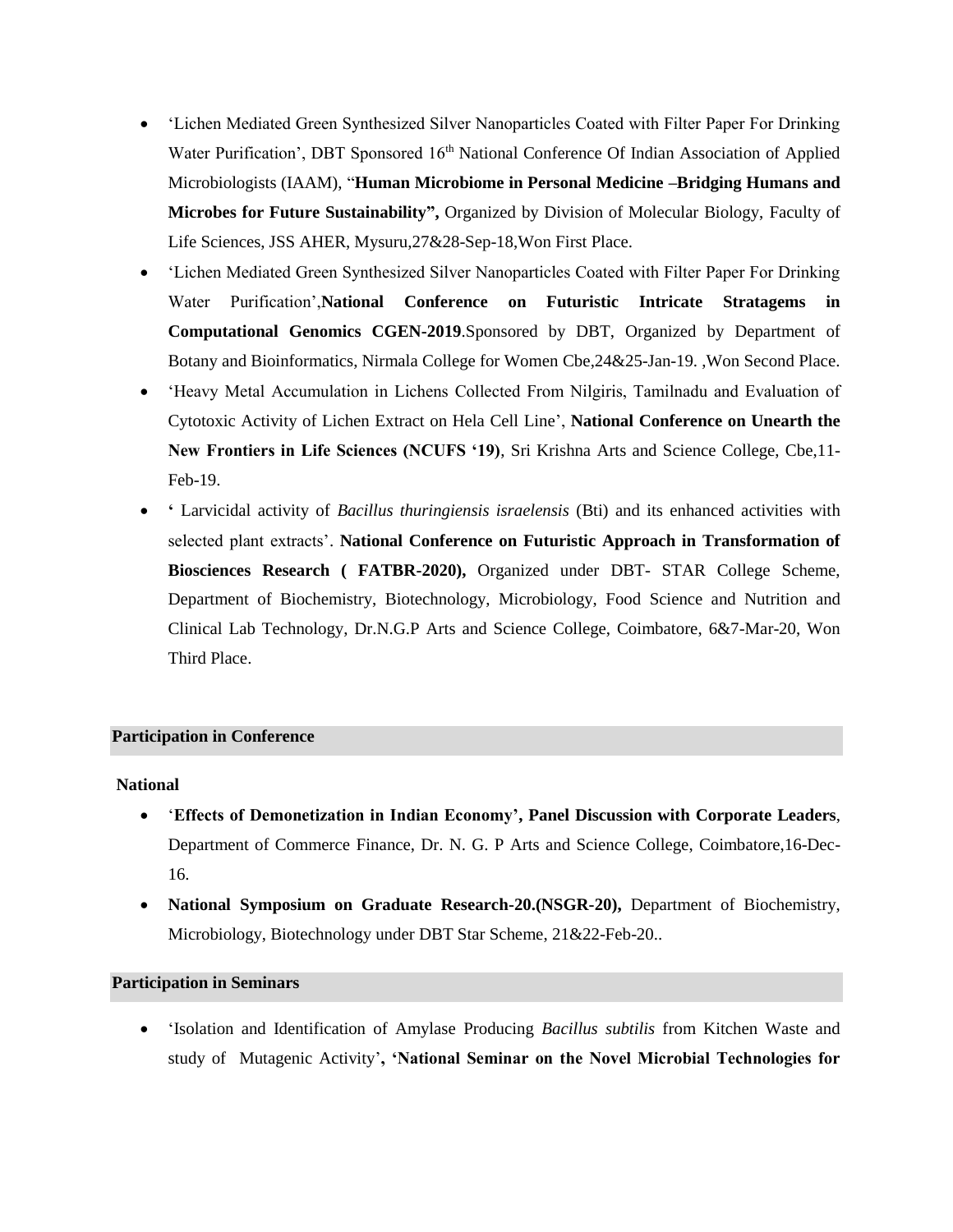**Sustainable Developments'** Organized by School of Biotechnology, Dr. G.R.Damodaran College of Science Coimbatore, 11&12-Oct-19.

- 'Bioconservation' **Seminar on world Nature Conservation Day- July- 28,** Organized by Department of Microbiology under DBT Star College Scheme Dr. N.G.P Arts and Science College, 27-Jul-19.Won Second Place.
- **National Seminar on Biodiversity and its Prospecting** , Organized by Department of Biotechnology and Microbiology at Dr. N.G.P Arts and Science College, under DBT Star College Scheme, 28-Feb-19.
- **Seminar on Curbing Of Pollution Day in the Event of National Pollution Day**, Secured First Place, Organized by Department of Microbiology, under DBT Star College Scheme, 02- Dec-19.
- **National Seminar on Computing Platforms For Biological Big Data Analytics**, Organized by Department of Information Technology and Department of Microbiology, Dr. N.G.P Arts and Science College, 5&6-Feb-20.
- **International Seminar on Prespectives of Nanotechnology in Medical Applications,**  Organized by Department of Microbiology under DBT Star College Scheme, Dr. N.G.P Arts and Science College, acted as an Organizing Committee Member, 27-Nov-2021.

#### **Participation in Workshop**

- **In –House Workshop on Nanophotometer,** Organized by Department of Biotechnology under DBT Star College Scheme, Dr .N.G.P Arts and Science College, 10-Jan-19.
- **Hands on Training in Stereo and Inverted Microscope**, Organized by Department of Microbiology under DBT Star College Scheme, Dr .N.G.P Arts and Science College, 12-Feb-19.
- **Phytochemical Analysis Workshop** , organized by Department of Biochemistry under DBT Star College scheme, Dr. N.G.P Arts and Science College,19&20-Sep-18.
- **One Day Introductory Training Programme on Mushroom Cultivation**, Organized by Mushroom Research And Training Centre, Department of Pathology, Centre for Plant Protection Studies, Tamilnadu Agricultural University,7-May-18.

## **Participation in Orientation Programme / Short Term Courses**

• **CSIR- Summer Research Training Programme (CSIR-SRTP) -2020 Online**, Sponsored by CSIR, Coordinated by CSIR- NEIST Jorhat, June-August,2020.